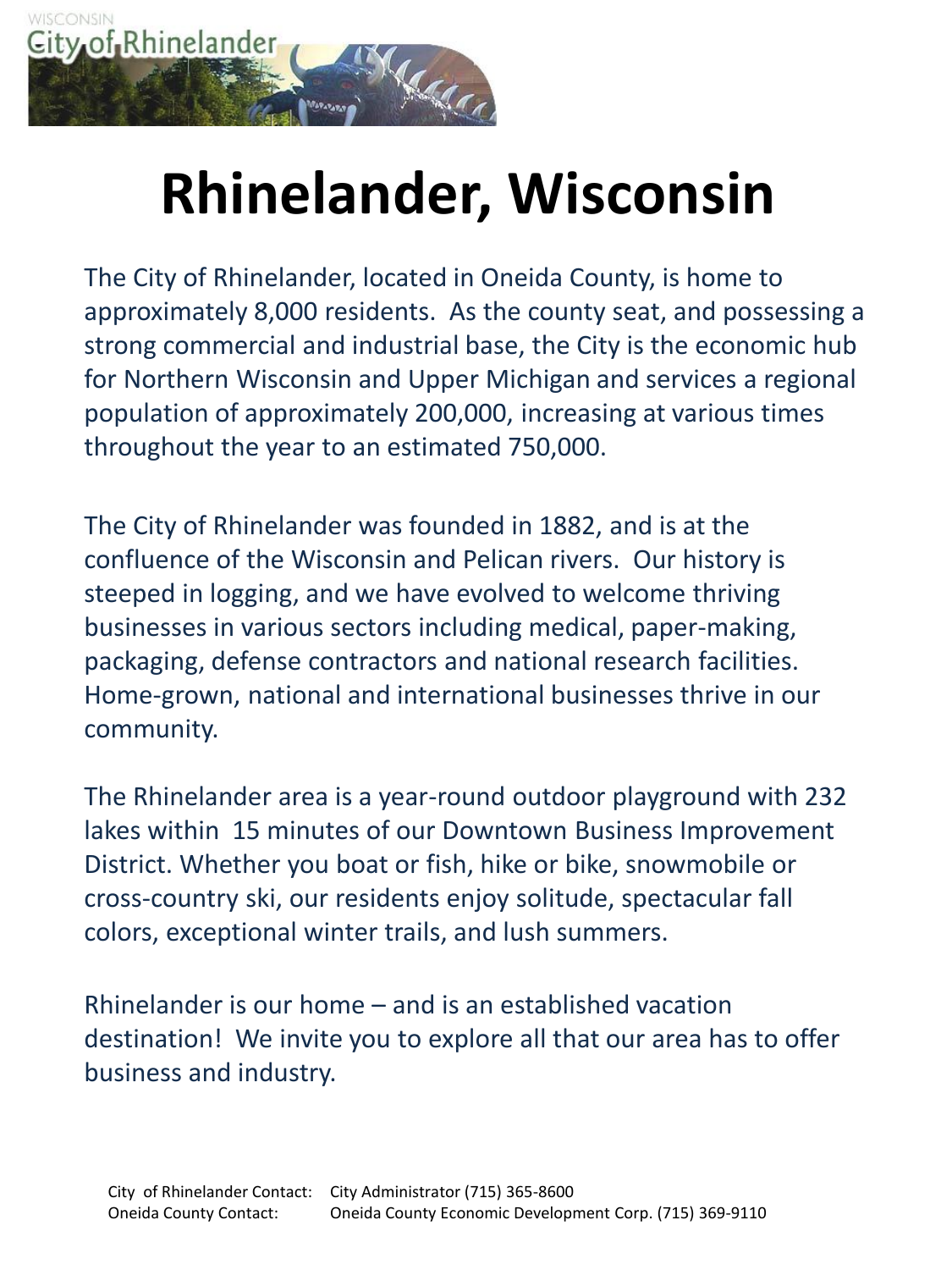

**Demographics**

City of Rhinelander Population: 7,756 *(2011 US Census Estimate)*

Oneida County Population: 35,801 *(2011 US Census Estimate)*

Regional Service Population:

- 200,000 Northern WI and Upper Michigan *(Estimate)*
- 750,000 Seasonal Population *(Estimate)*

Workforce:

- 32.3 residents per square mile *(2010 US Census)*
- [Oneida County Workforce Profile](http://worknet.wisconsin.gov/worknet_info/Downloads/CP/oneida_profile.pdf)

2010 US Census median household income of \$45,857 *(compared to \$51,598 for the state of Wisconsin)*

[State of Wisconsin -](http://dhs.wisconsin.gov/localdata/bycounty/oneida.htm) [Oneida County Health Report](http://dhs.wisconsin.gov/localdata/bycounty/oneida.htm)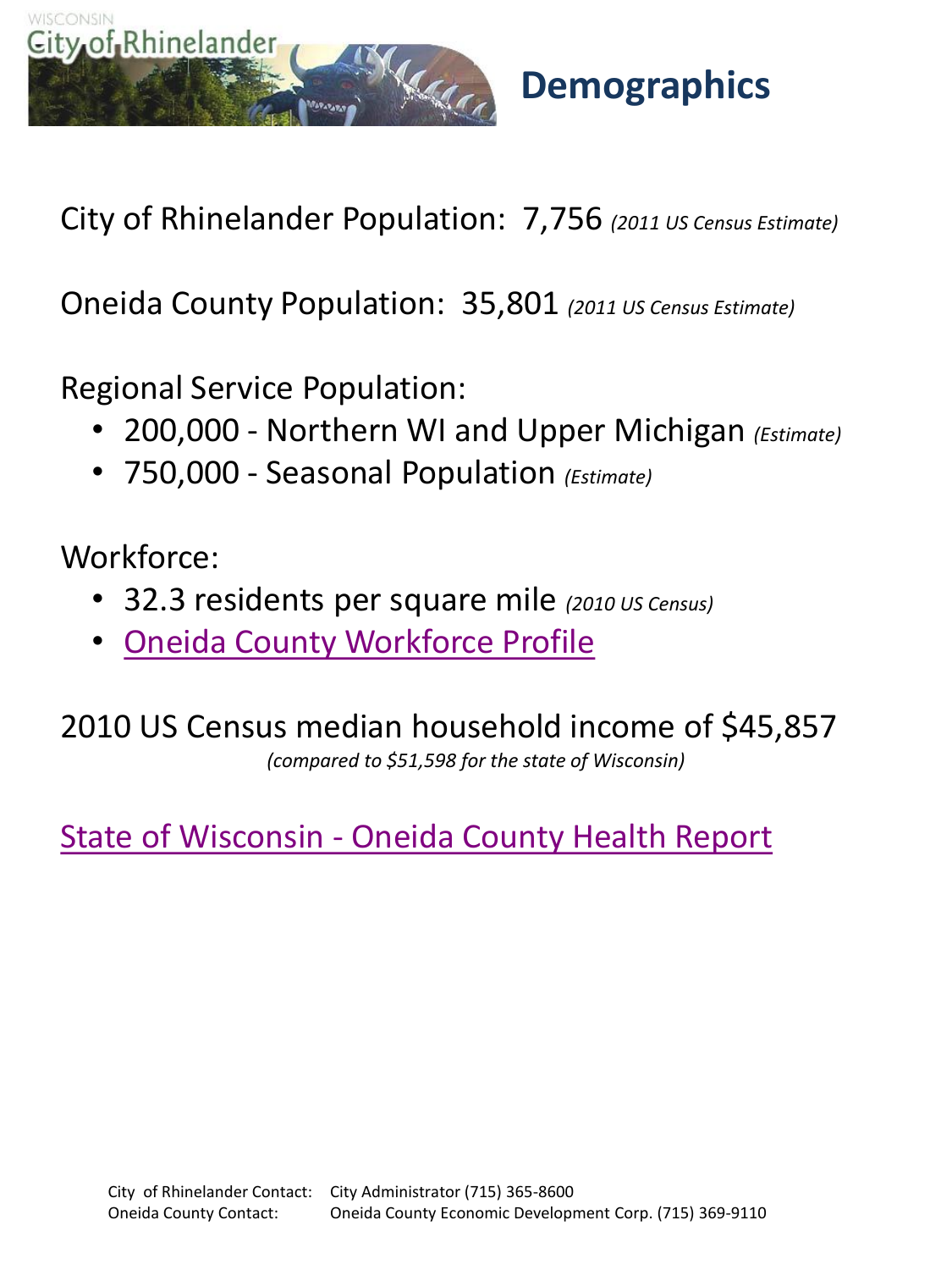

# **Transportation**

### **[Rhinelander / Oneida County Airport](http://www.fly-rhi.org/)**:

- Air Freight Servicing National Couriers
- Commercial Air Service daily to Minneapolis via SkyWest/Delta Airlines
- Full service FBO

### **National and Local Courier Services**

**Shipping:** Fed Ex, UPS, United States Postal Service, SpeeDee Delivery

**Trucking Facilities:** Conway Trucking Terminal. Access to local warehousing facilities.

**Railroad:** Canadian National (Stevens Point, Superior). Industrial Park spurs available.

**Public Transportation:** 24 hour taxi service, medical and ADA transportation services, rental car services

*Distance to Highway 51/I-39: 14 miles*

*Distance to Milwaukee: 230 miles*

*Distance to Minneapolis: 220 miles*

*Distance to Chicago: 320 miles*

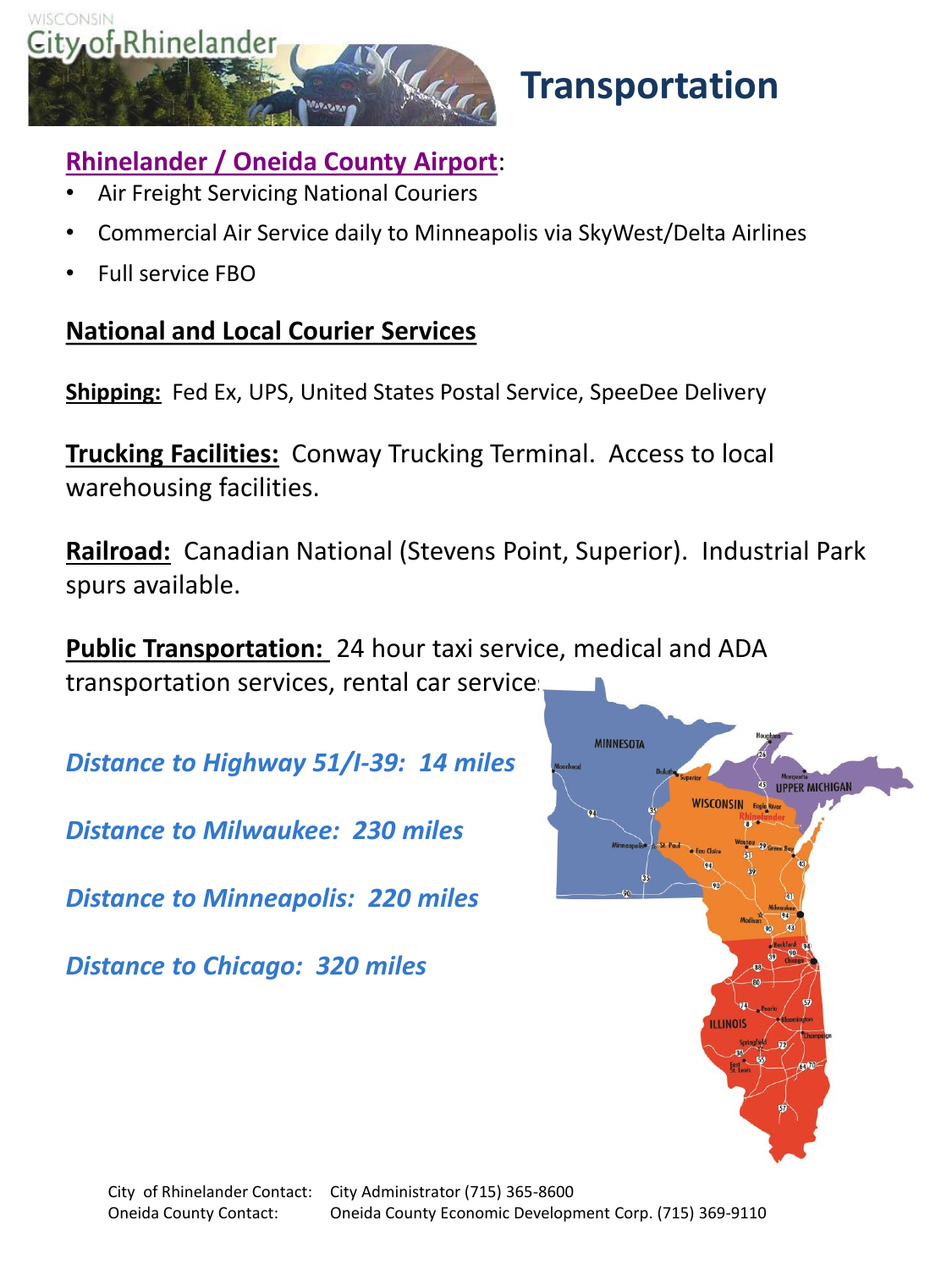

# **Infrastructure**

**Electricity:** Wisconsin Public Service. Three phase in Industrial Parks.

**Natural Gas:** Wisconsin Public Service. Pipeline Source: ANR Pipeline Company.

**Water and Sewer**: Full Service Municipal Water and Sanitary Sewer System. State of the Art Waste Water Treatment Facility.

**Industrial Parks**: Sustainable Business Park with 200 + acres, Airport Industrial Park, Five Active Tax Incremental Financing (TIF) Districts.



Rhinelander Police Department – 17 officers, K-9 Unit

Enhance 911

Rhinelander Fire Department and EMS Ambulance Service – 20 full time personnel

- Paramedic Ambulance Service
- HAZMAT Specialty
- Comprehensive Mutual Aide Systems
- Full Service Building Inspection Department

Oneida County Sheriff's Department

Our comprehensive mutual aide services reduce overall operating costs.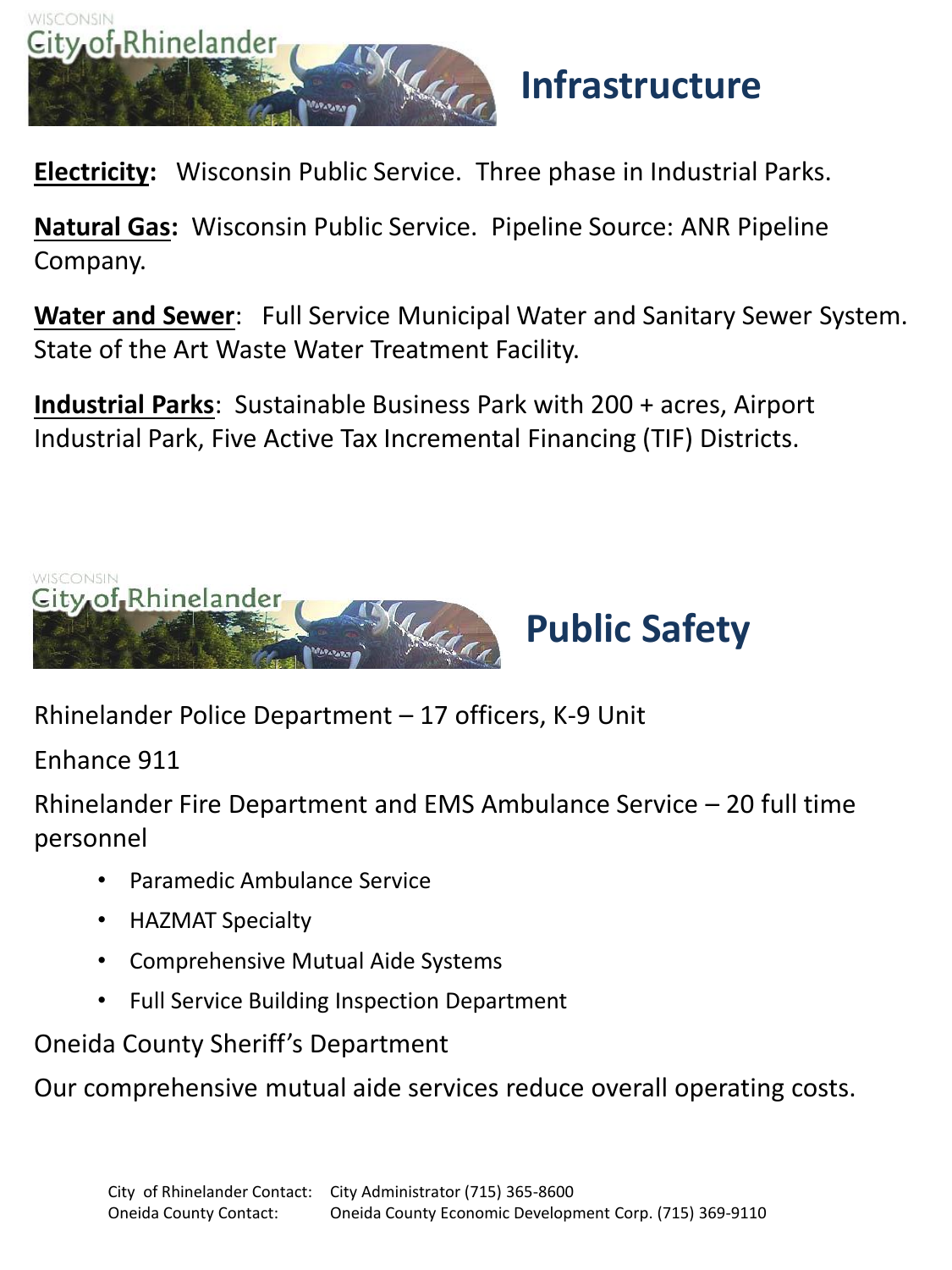

# **Healthcare**

#### **Rhinelander is a regional healthcare center.**

**[Ministry Saint Mary's Hospital's](http://www.ministryhealth.org/SMHR/home.nws)** medical campus on North Shore Drive features a state-of-the-art facility, which includes a Comprehensive Birthing Center, Women's Imaging Services, the James Beck Cancer Center, as well as surgery, emergency medicine and urgent care.

**[Ministry Health Care](http://www.ministryhealth.org/MinistryHealth.nws)** is a network of hospitals, clinics, and other health related organizations. To meet the needs of the communities we serve, we offer a complete continuum of care through acute and tertiary care hospitals, physician clinics, long-term care and assisted living facilities, home health agencies, hospices, and numerous other programs and services.

**[Aspirus Rhinelander Clinic](http://www.aspirus.org/hospitalsClinics/index.cfm?catID=2&subCatID=15&pageID=144&ret=336)** family medicine providers offer comprehensive medical and preventive care for the entire family with access to onsite laboratory services, specialty care and advanced imaging technologies, including ultrasound, MRI services, mammography exams and more. For the convenience of our patients, same-day appointments and extended evening hours for walk-in care are also available. Aspirus is an integrated community-governed healthcare system which leads by advancing initiatives dedicated to improving the health of the communities we serve.

**[Marshfield Clinic's Rhinelander Center](https://www.marshfieldclinic.org/Locations/Search?k=rhinelander)**, a service of Marshfield Clinic, has been a member of the Marshfield Clinic system since April 1991 and offers services in neurology and nephrology (outreach). In 2012 the Marshfield Dental Clinic opened in Rhinelander. The Dental Clinic offers general dentistry and dental hygiene services for all patients regardless of their ability to pay or insurance status.

#### **The Rhinelander area also offers health services including:**

| <b>Assist Living Facilities</b> | <b>Chiropractic Services</b>            |
|---------------------------------|-----------------------------------------|
| <b>Dentistry Services</b>       | Eye Care Services                       |
| <b>Hearing Care Services</b>    | <b>Medical Transport Services</b>       |
| <b>Memory Care Facilities</b>   | <b>Occupational and Sports Medicine</b> |
| <b>Senior Living Facilities</b> | <b>Skilled Nursing Facilities</b>       |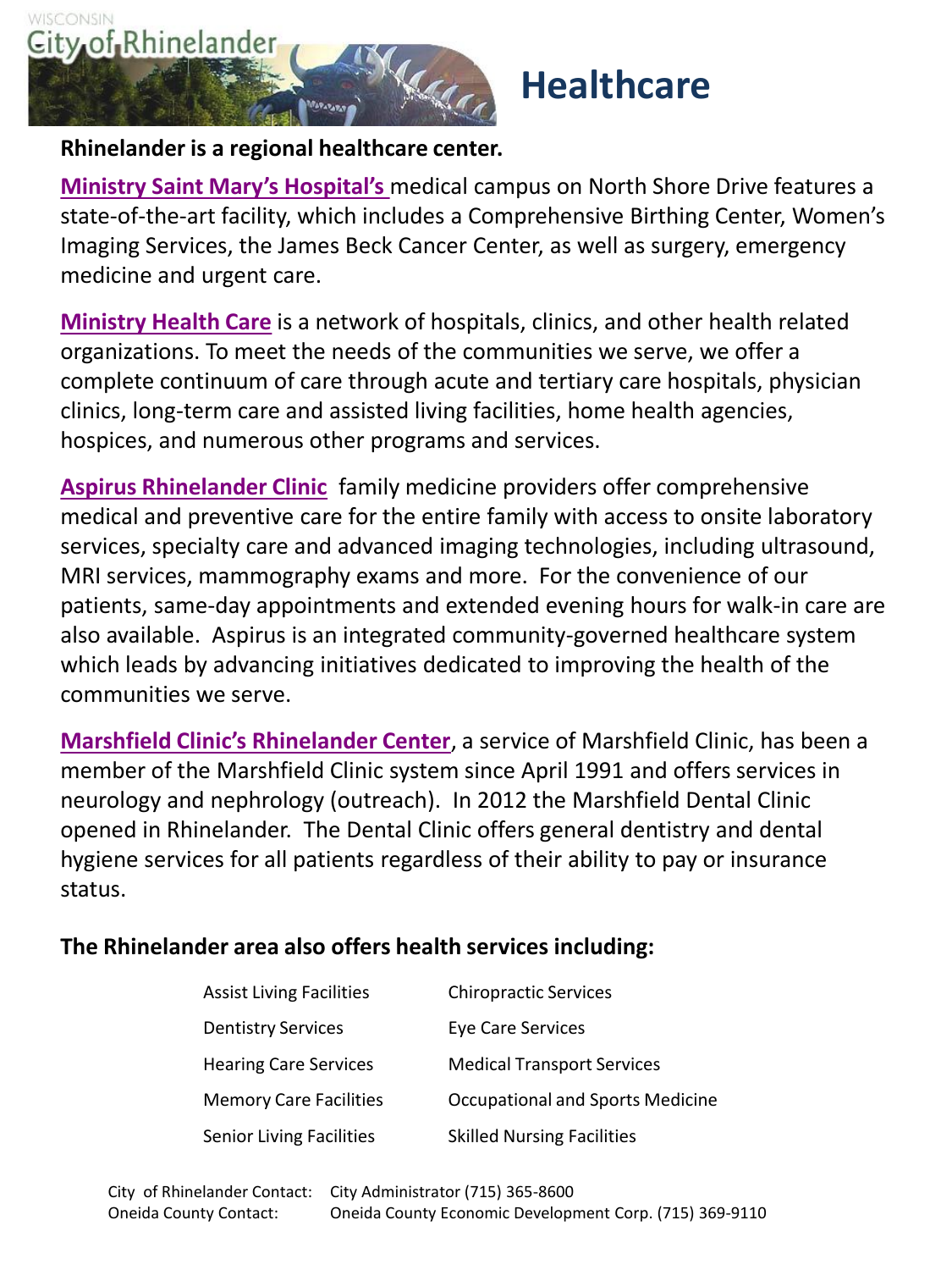

Rhinelander offers Business Support Services, ranging in size from intimate, family-owned to nationally recognized firms.

- Financial Institutions including Banks and Credit Unions
- Accounting Firms
- Legal Services
- Computer Services for Small and Large Businesses
- Printing Services
- Office Supplies and Equipment
- Broadband and High Speed Internet
- Multiple Cellular Services

In 2006, Rhinelander was designated a Wisconsin Main Street Community by the Wisconsin Department of Commerce and implemented a Business Improvement District (BID).

[To learn more about Downtown Rhinelander, Inc. click this link to visit](http://www.downtownrhinelander.com/)  [their website.](http://www.downtownrhinelander.com/)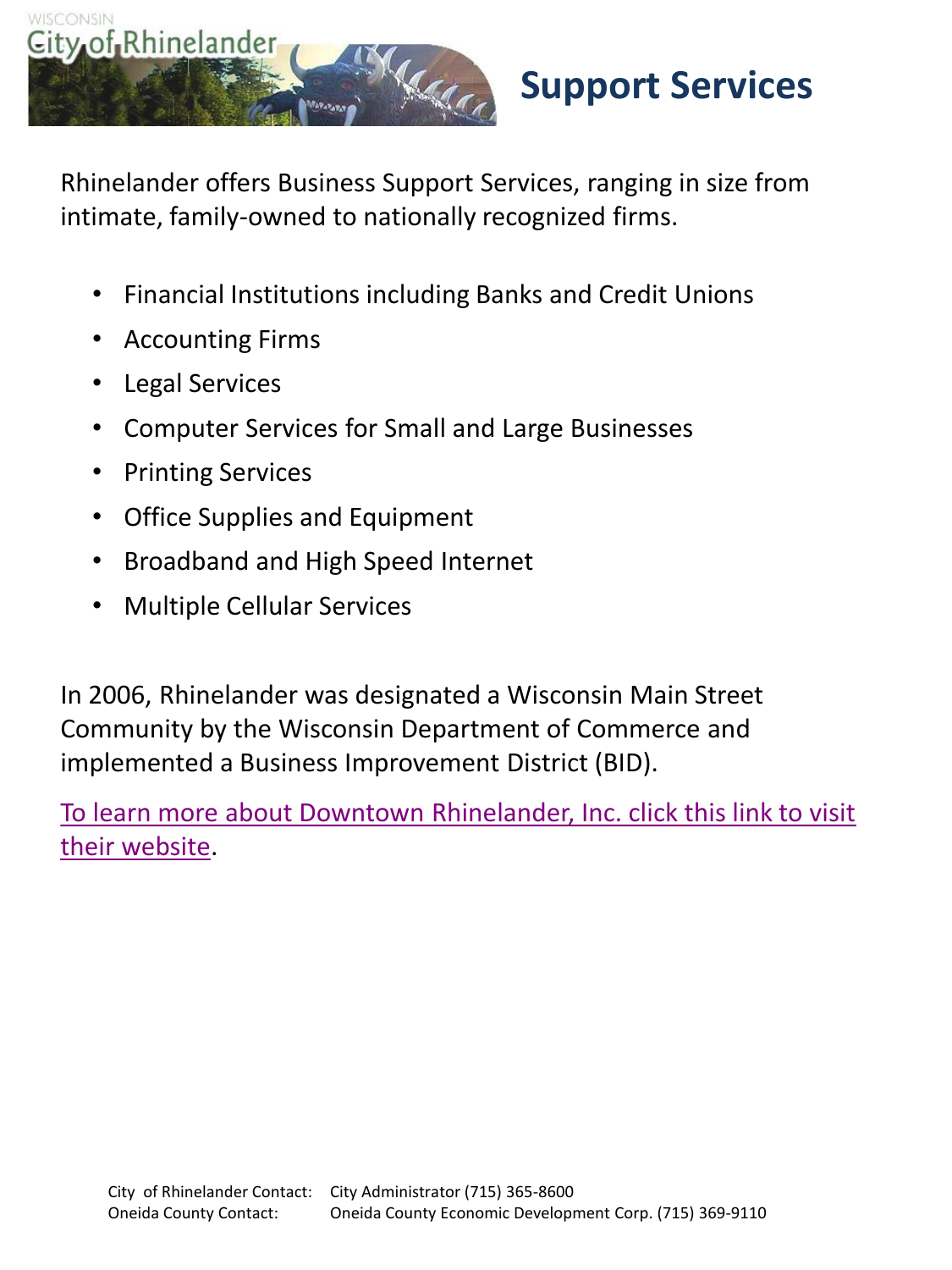

# **Business & Commerce**

Rhinelander serves communities north of Wausau, west to Ashland, east toward Marinette, and the entire Upper Peninsula of Michigan.

We offer multiple retail districts, including Lincoln Street and a thriving downtown historic commercial district.



#### **Equal Competition Trade Area**

- · Highlighted area indicates trade area
- · Green dots indicate cities used in analysis

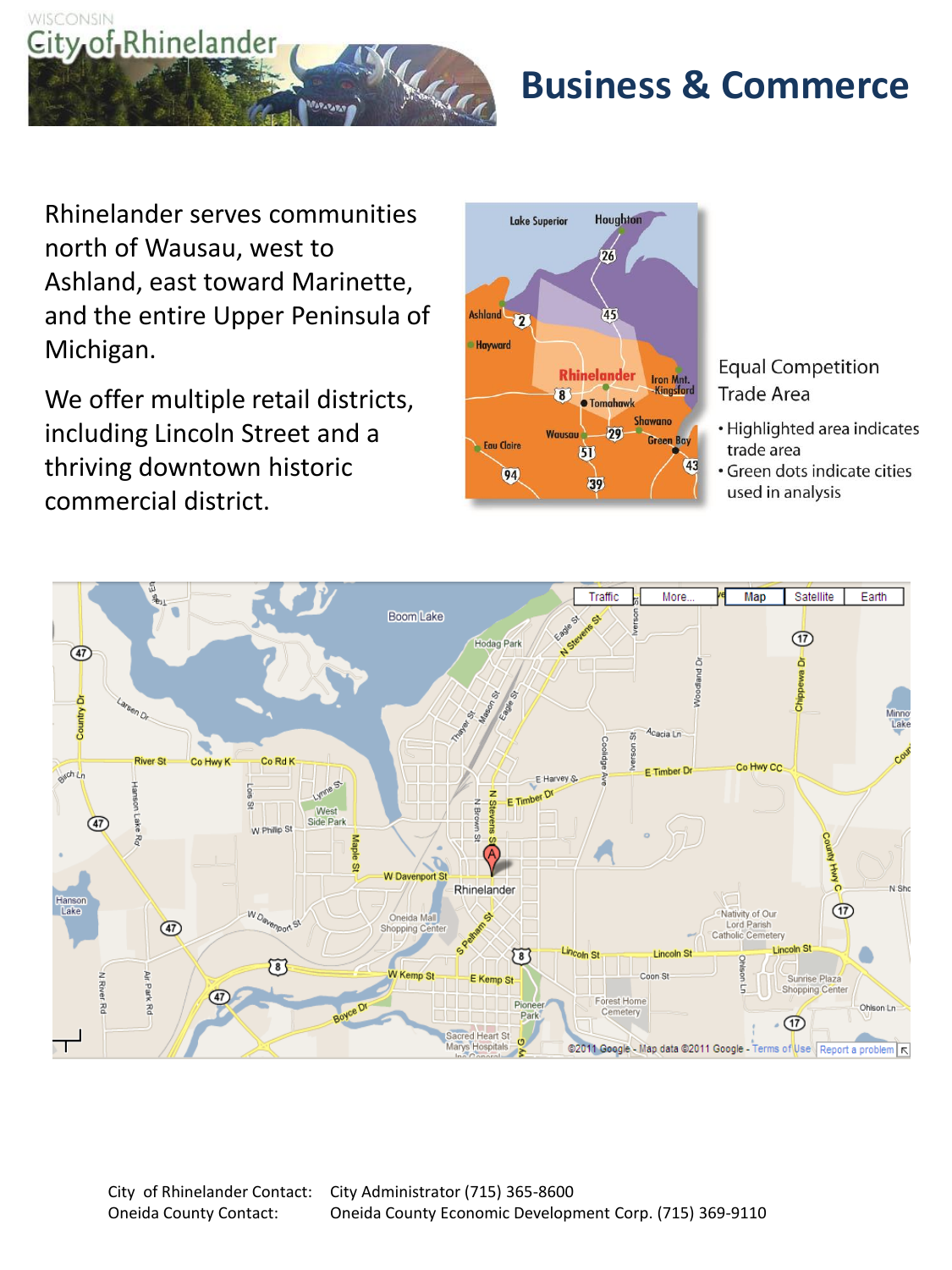

# **Education & Training**

#### **[School District of Rhinelander](http://www.rhinelander.k12.wi.us/)**

The School District of Rhinelander serves nine surrounding townships and the City of Rhinelander. The district serves approximately 2,800 students in its three elementary schools, middle school, high school, elementary charter school, secondary charter school and environmental academy. A secondary alternative education program and a variety of virtual opportunities are offered to the students, and the district has developed partnerships with families who have chosen home-school education for their children. The schools offer area students exceptional academic programs as well as athletic, cultural, and community opportunities.

#### **[Nativity of Our Lord Catholic School](http://www.nativityofourlord.net/school/)**

Nativity of Our Lord Catholic School offers quality, faith-based educational experiences to children ages Preschool through Grade Eight. Supported by the congregation of Nativity of Our Lord Catholic Parish, Nativity Catholic School strives to provide a Christian environment where children can become respectful, caring citizens. Nativity Catholic School is accredited by the Wisconsin Religious and Independent Schools Accreditation and meets the stringent guidelines required for this accreditation. In addition to excellent educational programs, students in our school participate in athletic, service, and community opportunities.

#### **[Zion Ev. Lutheran School](http://www.zionrhinelander.org/site/default.asp?sec_id=140001932&nc=1278586630591)**

Zion Ev. Lutheran School is a Pre-K through 8th Grade, Christian-based, day-school supported by Zion Ev. Lutheran Church (WELS) offering quality education combined with spiritual nurturing for the children of our congregation and the community of Rhinelander. Our School Mission is to train children in discipleship for Jesus Christ and to foster fear, love, and trust in God in both mind and spirit. We desire and pray that each student will walk in personal salvation and through the power of the Holy Spirit, they will spread the Gospel message to others through personal testimony and example.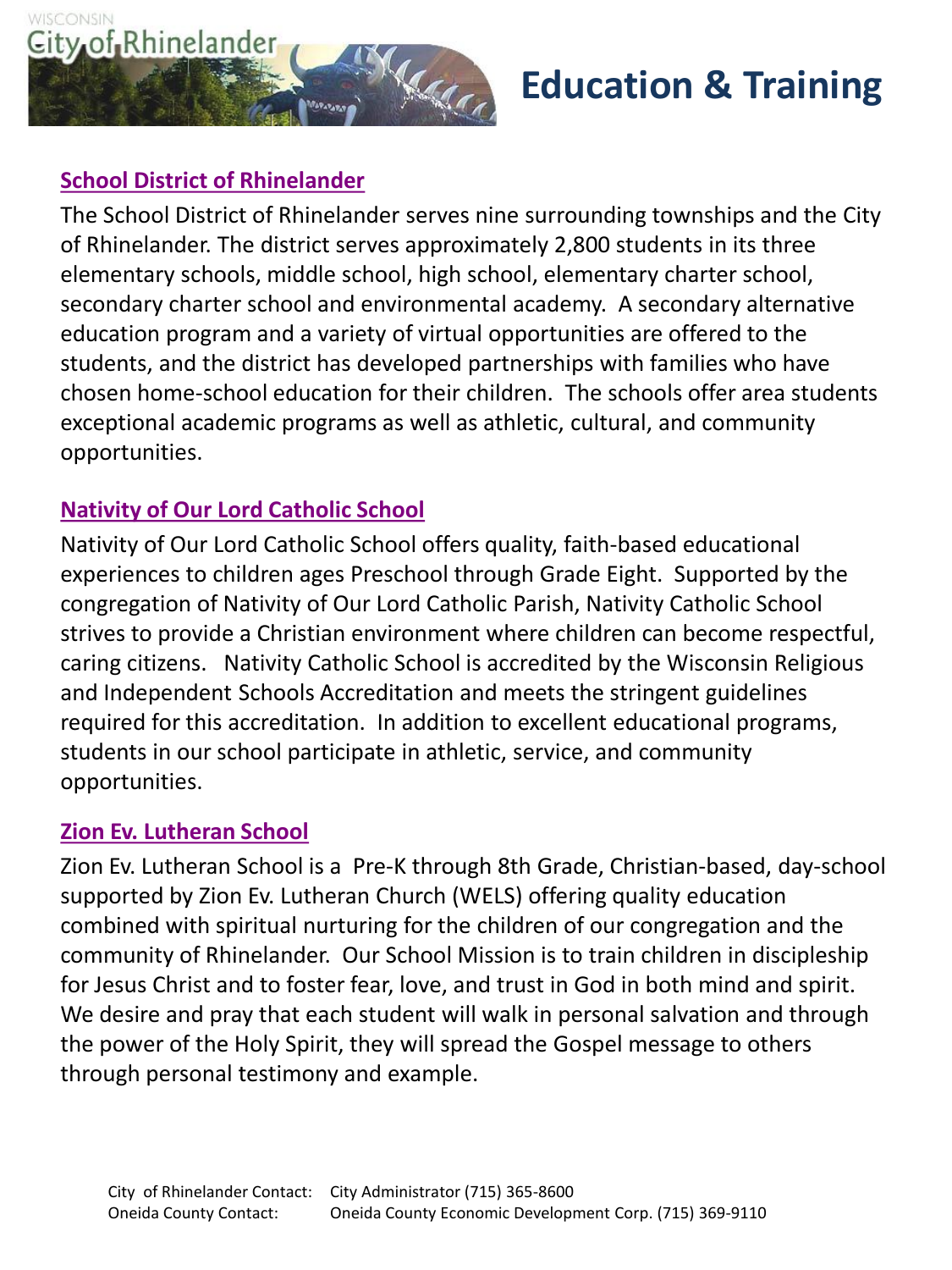

# **Education & Training**

#### **[Nicolet Area Technical College](http://www.nicoletcollege.edu/)**

Nicolet Area Technical College is a public community college serving Northern Wisconsin from its campus situated along Lake Julia south of Rhinelander, and from outreach centers located within the Nicolet District. The College offers oneand two-year career diplomas and degrees, liberal arts university transfer studies, and a comprehensive continuing education program.

Created in 1967 as a pilot community college, Nicolet was destined to be unique in Wisconsin. In a state with University of Wisconsin branch campuses and separately administered technical colleges, Nicolet's mission is to combine the two functions and offer a comprehensive educational program incorporating occupational education, liberal arts studies, and community education offerings.

#### **[University Wisconsin-Oneida County Extension](http://www.uwex.edu/ces/cty/oneida/index.html)**

With an office in each Wisconsin county, Cooperative Extension develops practical educational programs tailored to local needs and based on university knowledge and research. County-based Extension educators are University of Wisconsin faculty and staff who are experts in agriculture and agribusiness, community and economic development, natural resources, family living and youth development.

Extension county-based faculty and staff live and work with the people they serve in communities across the state. Extension specialists work on UW System campuses where they access current research and knowledge. Collaboration between county and campus faculty is the hallmark of Cooperative Extension in Wisconsin.

#### **[Rhinelander Partners in Education](http://www.rhinelanderpie.com/)**

This all volunteer, non-profit group is comprised of business, education and community leaders working together to create the learning opportunities our local students need to be successful with 21<sup>st</sup> Century Skills[.](http://www.uwex.edu/ces/cty/oneida/index.html)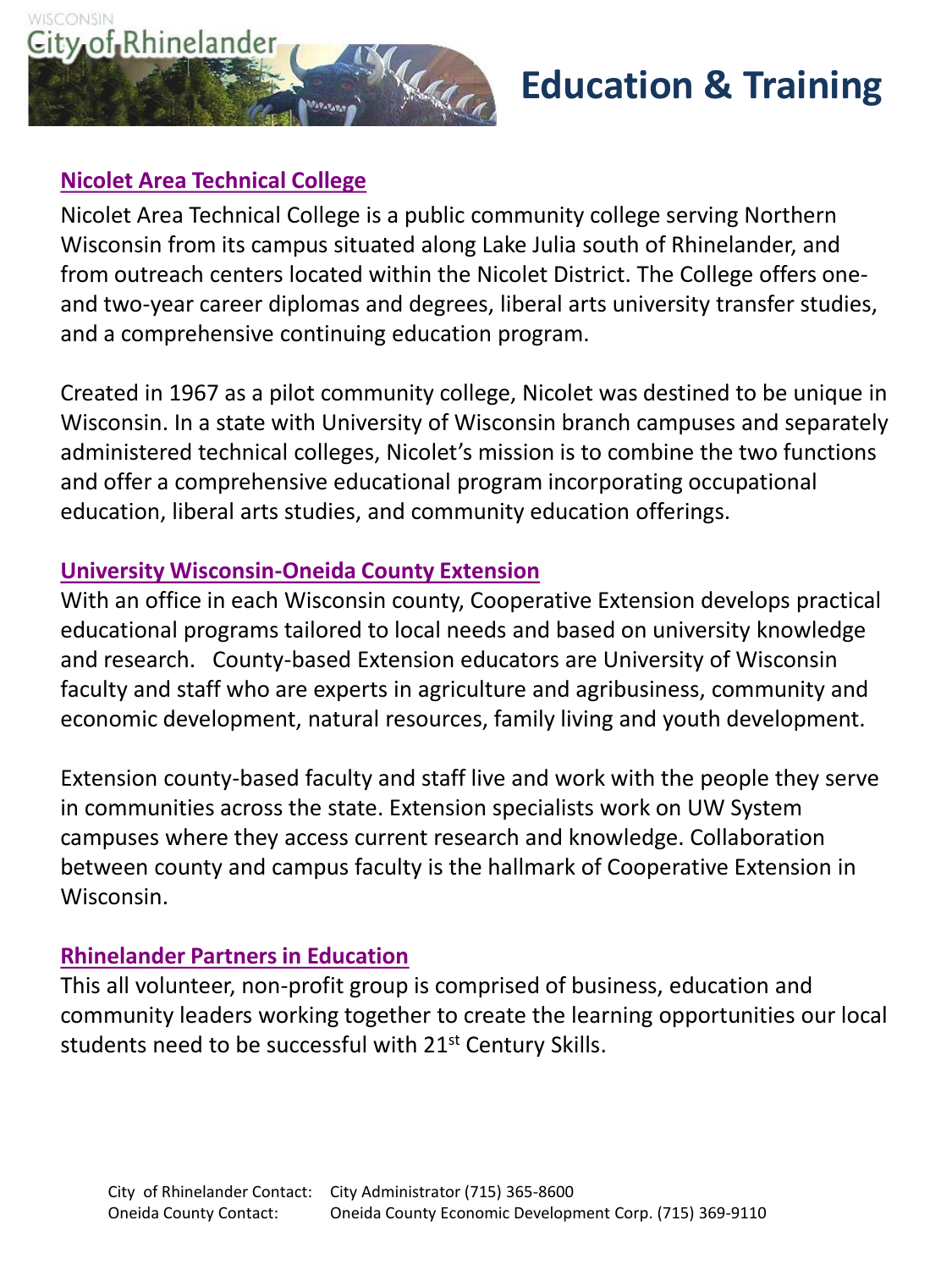

Rhinelander is home to the [YMCA of the Northwoods](http://www.ymcaofthenorthwoods.org/). The Y's mission is to put Christian principles into practice through programs that build a healthy spirit, mind, and body for all.

The Y's Rhinelander facility features Adventure Alley, Generation Center, a pool and whirlpool, a wellness center, a gymnasium, and the Stoney Pine Trail.



Many acres of hunting land, as well as hiking and bike trails abound in the region. Complete details are available on the [Chamber's website](http://www.explorerhinelander.com/recreation/). Popular Trails include: CAVOC Trail System, Mud Lake Trail System, Northwood Ski Trail, Washburn Lake County Trail

Lakes and water enjoyment abound, with 232 lakes within 15 minutes of Downtown Rhinelander.

Popular lakes include: Boom Lake and the Wisconsin River Flowage, Buck Lake, Crescent Lake, & Lake Julia

Hodag Sno-Trails, Rhinelander's original snowmobile club, maintains over 140 miles of scenic, adventurous trails.





[Other area attractions can be found on the Chamber's website](http://www.explorerhinelander.com/things-to-do/).